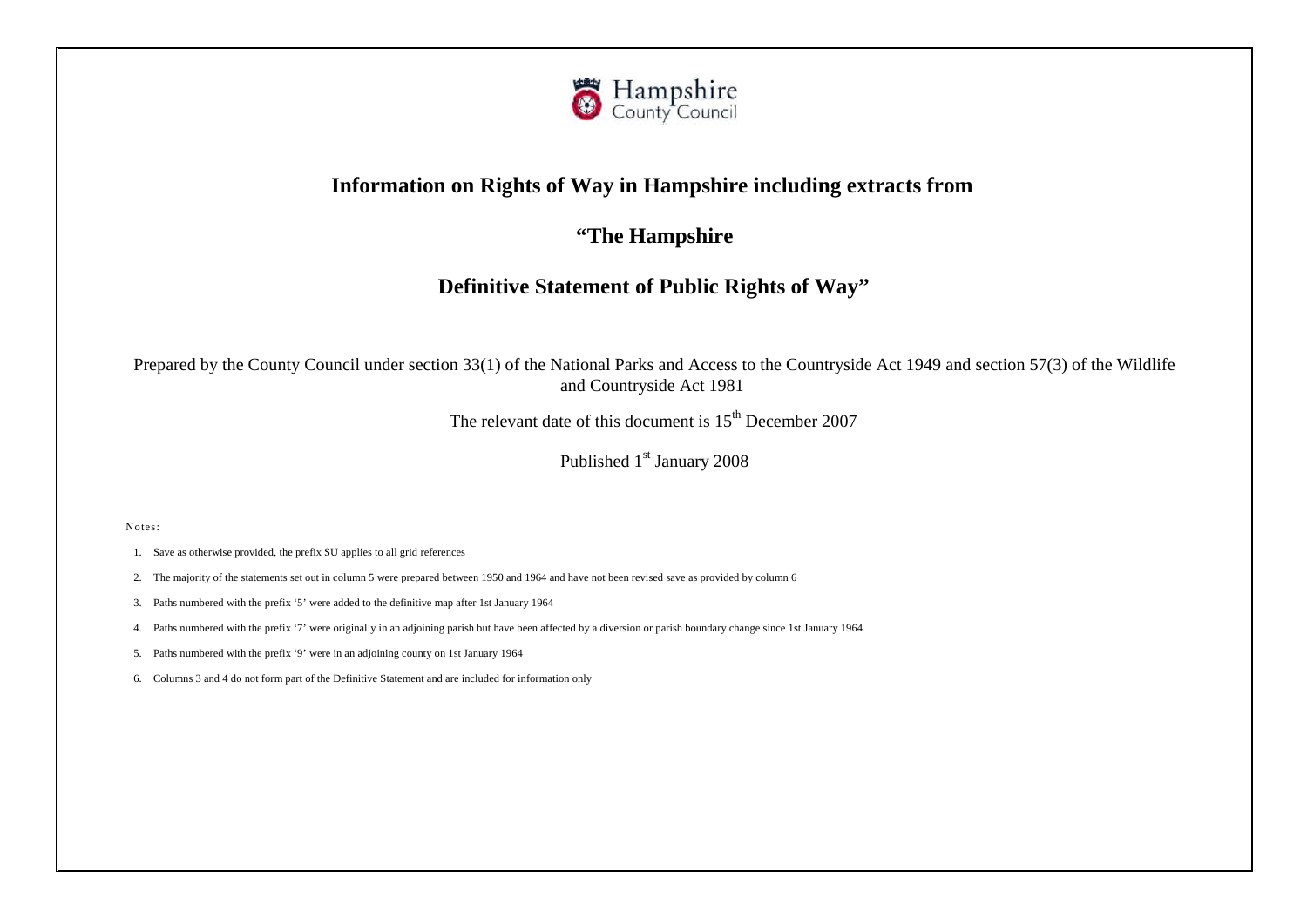| Parish and Path No. | <b>Status</b> | <b>Start Point (Grid</b><br>ref and<br>description) | <b>End point (Grid</b><br>ref and<br>description) | <b>Descriptions, Conditions and Limitations</b>                                                                                                                                                                                                                                                                                                                                                                                                                                                                                                                             |                                                                                                                       |  |
|---------------------|---------------|-----------------------------------------------------|---------------------------------------------------|-----------------------------------------------------------------------------------------------------------------------------------------------------------------------------------------------------------------------------------------------------------------------------------------------------------------------------------------------------------------------------------------------------------------------------------------------------------------------------------------------------------------------------------------------------------------------------|-----------------------------------------------------------------------------------------------------------------------|--|
| Godshill 502        | Bridleway     | 1728 1392<br>Road U119                              | 1736 1393<br>Hyde 750 at Parish<br>Boundary       |                                                                                                                                                                                                                                                                                                                                                                                                                                                                                                                                                                             |                                                                                                                       |  |
| Godshill 751        | Footpath      | 1767 1403<br>Parish Boundary at<br>edge of Forest   | 1757 1442<br>Footpath 52                          | From Forest Boundary to Path No. 52<br>From Forest boundary over stile, northwards along grass track enclosed 25 ft. to 30<br>ft. wide between hedges, over concrete footbridge, along gravel path 4 ft. wide on<br>verge of pasture, over stile, along verge of pasture and over stile to junction with<br>Path No. 52.                                                                                                                                                                                                                                                    |                                                                                                                       |  |
| Godshill 752        | Footpath      | 1779 1448<br>Road U119 at New<br>Grounds            | 1699 1454<br>Road B3078                           | From Road U.119 at new Grounds to Road B.3078<br>From Road U.119 westwards along 8 ft. wide gravel track enclosed between<br>hedges, through field gate, along cart track on headland of arable field, over stile,<br>along grass track 8 ft. wide enclosed between wire fences, across footbridge, over<br>stile, along verge of pasture, over stile, across arable field, over stile, along verge<br>of pasture, northwestwards, over stile, along headland of arable field, over stile,<br>along path 30 ft. wide enclosed between hedges and over stile to Road B.3078. |                                                                                                                       |  |
| Godshill 754        | Footpath      | 1740 1478<br>Road B3078                             | 1750 1443<br>Footpath 752                         | From Road B.3078 to Junction with Path No. 52<br>From Road B.3078 southwards along cart track 6 ft. wide enclosed between<br>hedges, over stile, along verge of pasture, over concrete footbridge, along verge of<br>pasture, and through wire gate to junction with Path No. 52.                                                                                                                                                                                                                                                                                           |                                                                                                                       |  |
| Godshill 755        | Footpath      | 1748 1460<br>Footpath 754                           | 1774 1457<br>Road U119                            | From Footbridge on Path No. 54 to Road U.119<br>From footbridge eastwards along verge of pasture, over stile, and along path 3 ft.<br>wide enclosed between hedges to Road U.119.                                                                                                                                                                                                                                                                                                                                                                                           |                                                                                                                       |  |
| Godshill 758        | Footpath      | 1755 1508<br>Road C211                              | 1785 1524<br>Bridleway 7110                       | From Road C.211 to Junction with No. 110<br>From Road C.211, through wicket gate northeastwards along path 4 ft. wide<br>enclosed between hedges, through wicket gate, northwards along lane, through<br>field gate, northeastwards across pasture, then southeastwards along unenclosed<br>path 2 ft. wide to junction with No. 110.                                                                                                                                                                                                                                       | That part of the path which ran betw<br>1532 has been diverted and now run<br>1771 1532<br>1.8 metres between 1785 15 |  |

| to $30$<br>e on<br>ith             |                                                                                                                                                                                    |
|------------------------------------|------------------------------------------------------------------------------------------------------------------------------------------------------------------------------------|
| tile,<br>over<br>erge<br>le,<br>3. |                                                                                                                                                                                    |
| ge of                              |                                                                                                                                                                                    |
| $3$ ft.                            |                                                                                                                                                                                    |
| h<br>ed                            | That part of the path which ran between 1789 1529 and 1771<br>1532 has been diverted and now runs between 1785 1524 and<br>1771 1532<br>1.8 metres between 1785 1524 and 1771 1532 |
|                                    |                                                                                                                                                                                    |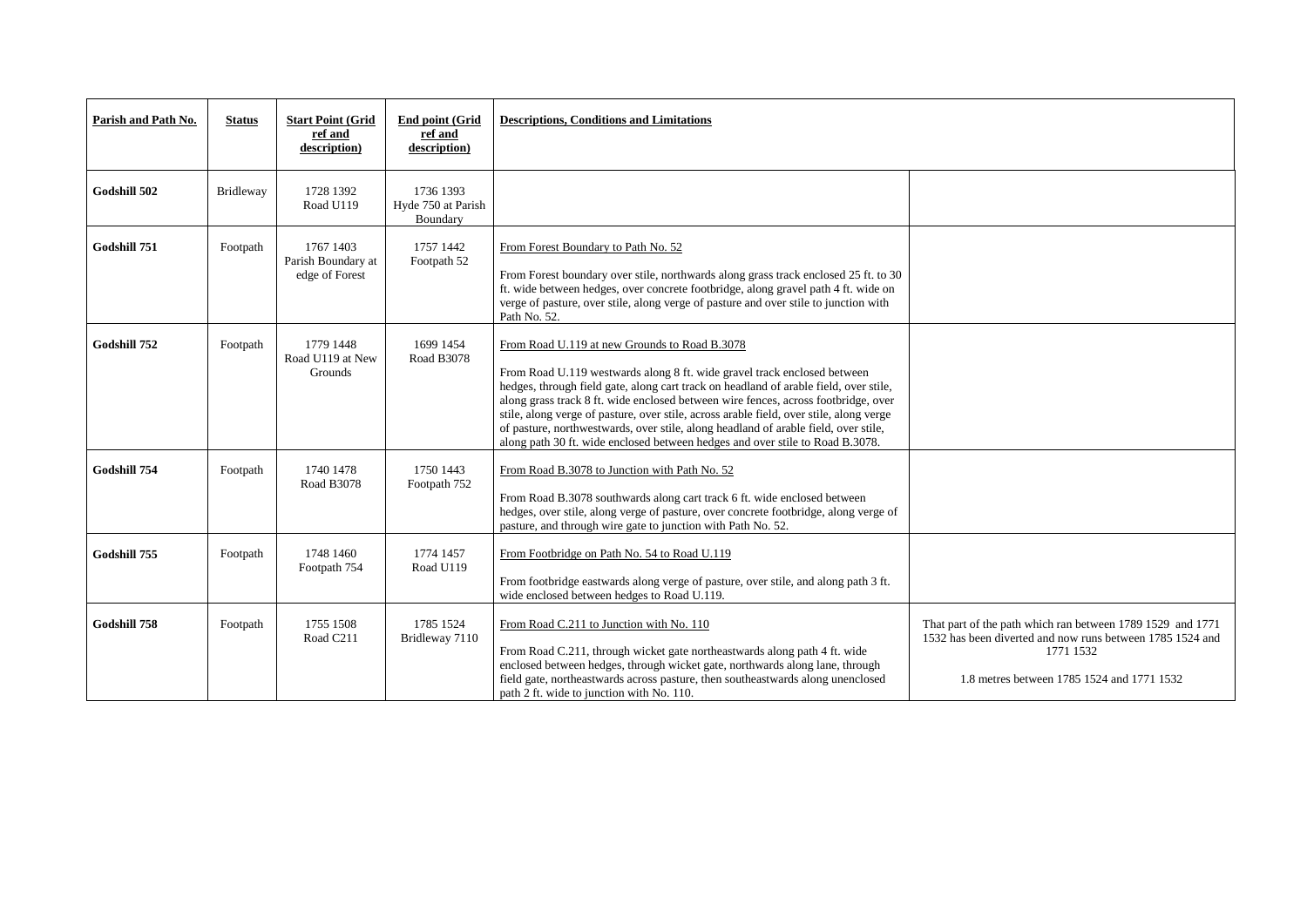| Godshill 762     | Footpath         | 1660 1599<br>Road U118 east of<br>Folds Farm        | 1547 1551<br>Fordingbridge 62 at<br>Parish Boundary | From Road U.118 east of Folds Farm to Road A.338 at Burgate Farm<br>From Road U.118 westwards along unenclosed gravel track 6 ft. wide across green<br>through field gate, along unenclosed gravel track to Folds Farm, through field gate,<br>southwestwards along 15 ft. wide cart track enclosed between hedges, over cattle<br>bridge, along 12 ft. wide cart track enclosed between hedges and wire fence,<br>through field gate, along path 4 ft. wide on headland of arable field, along<br>unenclosed gravel path 4 ft. wide across meadow, crossing four concrete<br>footbridges, over cattle bridge, through field gate, across suspension bridge, across<br>cattle bridge, and along earth track 20 ft, wide enclosed between hedges and farm<br>buildings to Road A.338 at Burgate Farm. |  |
|------------------|------------------|-----------------------------------------------------|-----------------------------------------------------|------------------------------------------------------------------------------------------------------------------------------------------------------------------------------------------------------------------------------------------------------------------------------------------------------------------------------------------------------------------------------------------------------------------------------------------------------------------------------------------------------------------------------------------------------------------------------------------------------------------------------------------------------------------------------------------------------------------------------------------------------------------------------------------------------|--|
| Godshill 764     | Footpath         | 1635 1590<br>Footpath 762                           | 1659 1538<br>Footpath 766                           | From Path No. 62 west of Folds Farm to Path No. 66<br>From junction with No. 62 through field gate, southwards along unenclosed cart<br>track 6 ft. wide across pasture, over fence, across ditch, across field, through wire<br>gate and eastwards along 4 ft. wide path through Brickhops Copse to junction with<br>No. 66.                                                                                                                                                                                                                                                                                                                                                                                                                                                                        |  |
| Godshill 765     | Footpath         | 1734 1474<br>Road U3078 at<br>Godshill School       | 1642 1596<br>Footpath 762                           | From Road B.3078, at Godshill School, to No. 62 at Folds Farm<br>From Road B.3078 through field gate, northwards along earth and grass track<br>enclosed approx. 8 ft. wide between hedges, turning westwards and then<br>northwards and northwestwards to open space by Long Ground Buildings, then<br>along earth track through copse, through field gate, along cart track on verge of<br>pasture, through gap, along cart track 8 ft. wide between fence and hedge, through<br>field gate, along cart track 8 ft. wide enclosed between hedges to No. 62, opposite<br>Folds Farm.                                                                                                                                                                                                                |  |
| Godshill 766     | Footpath         | 1661 1561<br>Footpath 765                           | 1697 1510<br>Footpaths 7113 and<br>7114             | From Path No. 65 to Path No. 113<br>From junction with No. 65 southwards across pasture, over wire fence, through<br>slip rails, along unenclosed path 4 ft. wide through Brickhops Copse eastwards<br>along unenclosed path 6 ft. wide through copse and over stile to junction with Path<br>No. 113.                                                                                                                                                                                                                                                                                                                                                                                                                                                                                               |  |
| Godshill 768     | Footpath         | 1656 1430<br>Fordingbridge 68 at<br>Parish Boundary | 1695 1454<br>Road B3078                             | From Road B.3078 at Sandy Balls to Road B.3078<br>From Road B3078 through wicket gate, southwestwards along cart track 6 ft. wide                                                                                                                                                                                                                                                                                                                                                                                                                                                                                                                                                                                                                                                                    |  |
| Fordingbridge 68 | Footpath         | 1631 1428<br>Road B3078                             | 1656 1430<br>Godshill 768 at<br>Parish Boundary     | enclosed between hedge and wire fence, along unenclosed track 6 ft. wide through<br>copse, over stile, along unenclosed path across pasture and over stile to Road<br><b>B.3078</b>                                                                                                                                                                                                                                                                                                                                                                                                                                                                                                                                                                                                                  |  |
| Godshill 769     | <b>Bridleway</b> | 1691 1446<br>Road B3078                             | 1657 1429<br>Fordingbridge 69 at<br>Parish Boundary | From Road B.3078 south of Sandy Balls to Road B.3078<br>From Road B.3078 through field gate, southwestwards along gravel track 9 ft.                                                                                                                                                                                                                                                                                                                                                                                                                                                                                                                                                                                                                                                                 |  |
| Fordingbridge 69 | <b>Bridleway</b> | 1657 1429<br>Godshill 769 at<br>Parish Boundary     | 1637 1424<br>Road B3078                             | wide enclosed between hedges and wire fence and through field gate to Road<br><b>B.3078</b>                                                                                                                                                                                                                                                                                                                                                                                                                                                                                                                                                                                                                                                                                                          |  |

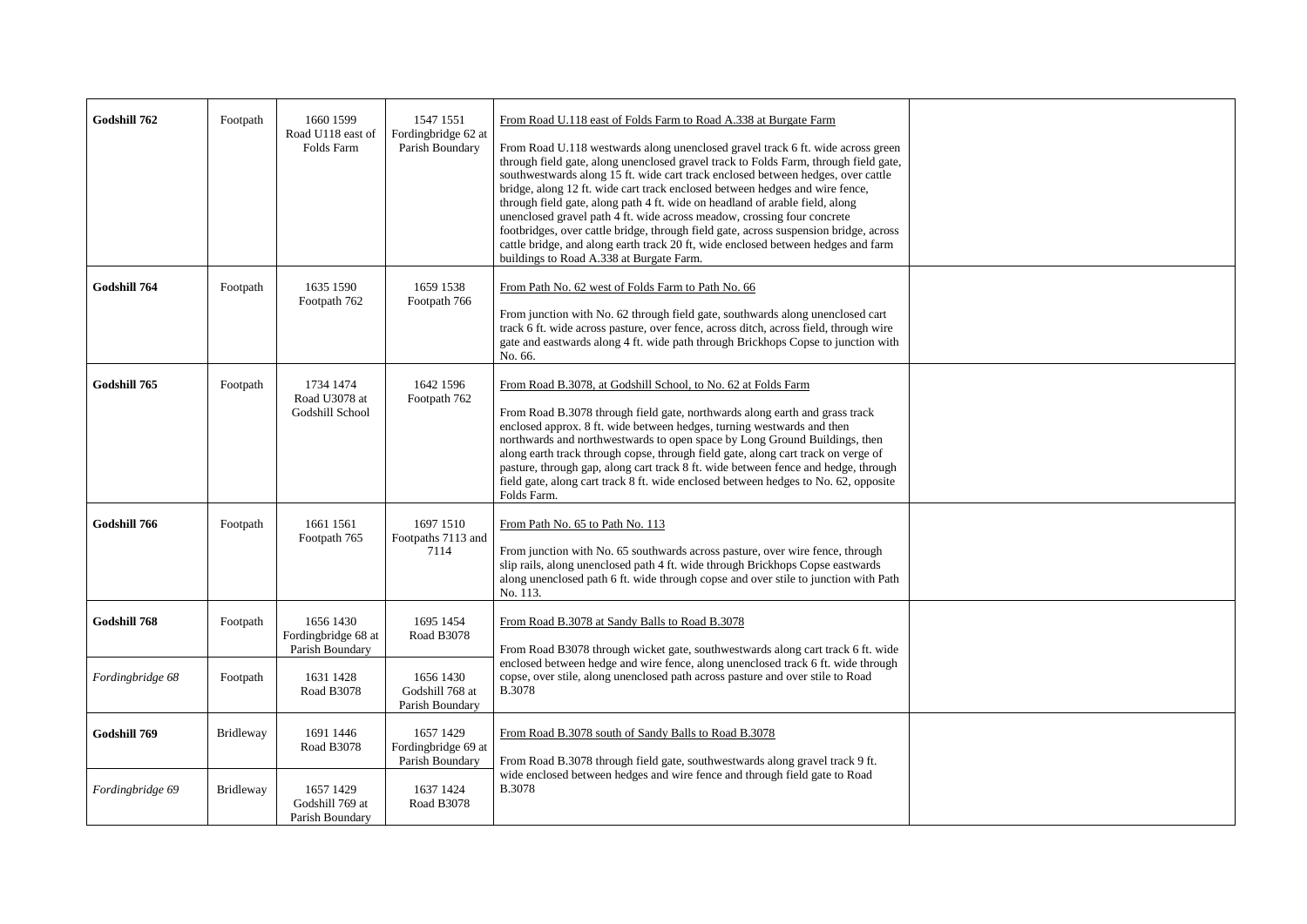| Godshill 770  | Footpath         | 1727 1520<br>Footpath 7115                        | 1651 1599<br>Footpath 762                        | From No. 115 at Godshill, to junction with Path No. 62<br>From No. 115, northwards along headland of arable field, through gap, along<br>unenclosed path 4 ft. wide through Furze Close Copse, through field gate, along<br>verge of pasture, northwestwards through gap, across pasture, crossing Path No,<br>73, over rails, through gap, across pasture, crossing Path No. 72, over wire fence,<br>along verge of pasture, over rails, along grass track 14 ft. wide enclosed between<br>brook and hedge, over plank footbridge, along track 6 ft. wide enclosed between<br>hedges and along unenclosed gravel track 7 ft. wide along Forest boundary to<br>junction with Path No. 62. |                                |
|---------------|------------------|---------------------------------------------------|--------------------------------------------------|-------------------------------------------------------------------------------------------------------------------------------------------------------------------------------------------------------------------------------------------------------------------------------------------------------------------------------------------------------------------------------------------------------------------------------------------------------------------------------------------------------------------------------------------------------------------------------------------------------------------------------------------------------------------------------------------|--------------------------------|
| Godshill 772  | Footpath         | 1712 1590<br>Parish Boundary at<br>edge of Forest | 1708 1533<br>Footpath 765                        | From Forest Boundary at Godshill to Path No. 65<br>From Forest boundary southwards along path 4 ft. wide enclosed between hedges,<br>across concrete footbridge, through wicket gate, crossing Path No, 70, across<br>pasture, over stile, along unenclosed woodland path 4 ft. wide to junction with path<br>No. 73, through wicket gate, along unenclosed woodland path, and across arable<br>field to stile at junction with Path No. 65.                                                                                                                                                                                                                                              |                                |
| Godshill 773  | Footpath         | 1757 1559<br>Road C211                            | 1705 1553<br>Footpath 772                        | From Road C.211 at Godshill Wood Farm to Path No. 72<br>From Road C.211 southwestwards across yard of Godshill Wood Farm, through<br>two wire gate, along path 3 ft. wide across pasture to footbridge and rails crossing<br>Path No. 70, along unenclosed path 3 ft. wide through Long Ground.                                                                                                                                                                                                                                                                                                                                                                                           | That part of t<br>1581 has bee |
| Godshill 775  | Footpath         | 1750 1531<br>Road C211 north of<br>Godshill       | 1727 1535<br>Footpath 70                         | From Road No. C.211 north of Godshill, to No. 70<br>From Road C.211, through gateway, westwards along earth path through Furze<br>Close Copse to junction with No. 70.                                                                                                                                                                                                                                                                                                                                                                                                                                                                                                                    |                                |
| Godshill 7110 | <b>Bridleway</b> | 1759 1500<br>Road C211 at<br>Godshill             | 1838 1590<br>Edge of Forest                      | From Road C.211 to Forest Boundary<br>From Road C.211 northeastwards along 8 ft. wide gravelled track enclosed<br>between hedges, along 8 ft. wide earth track enclosed 10 ft. wide between hedges,<br>then along track enclosed 10 ft. wide between hedge and wire fence to Forest<br>boundary.                                                                                                                                                                                                                                                                                                                                                                                          |                                |
| Godshill 7111 | Footpath         | 1689 1572<br>Footpath 70                          | 1691 1546<br>Footpath 65                         | From Path No. 70 at Godshill to junction with Path No. 65<br>From No. 70 at ford southwards, over stile and along verge of pasture, then along<br>unenclosed earth path, through Long Copse to junction with No. 65.                                                                                                                                                                                                                                                                                                                                                                                                                                                                      |                                |
| Godshill 7113 | Footpath         | 1706 1530<br>Footpath 65                          | 1695 1454<br>Road B3078 at<br><b>Sandy Balls</b> | From No. 65 to Road B.3078<br>From No. 65 through gap, southwards along path 4 ft. wide on headland of arable<br>field on west side of fence, then westwards and over stile at junction with No. 66,<br>at Sandy Balls, then southwards along unenclosed cart track, through wicket gate<br>and on to Road B.3078.                                                                                                                                                                                                                                                                                                                                                                        |                                |

### That part of the path which ran between 1719 1561 and 1752 1581 has been diverted and now runs between 1719 1561 and 1757 1559